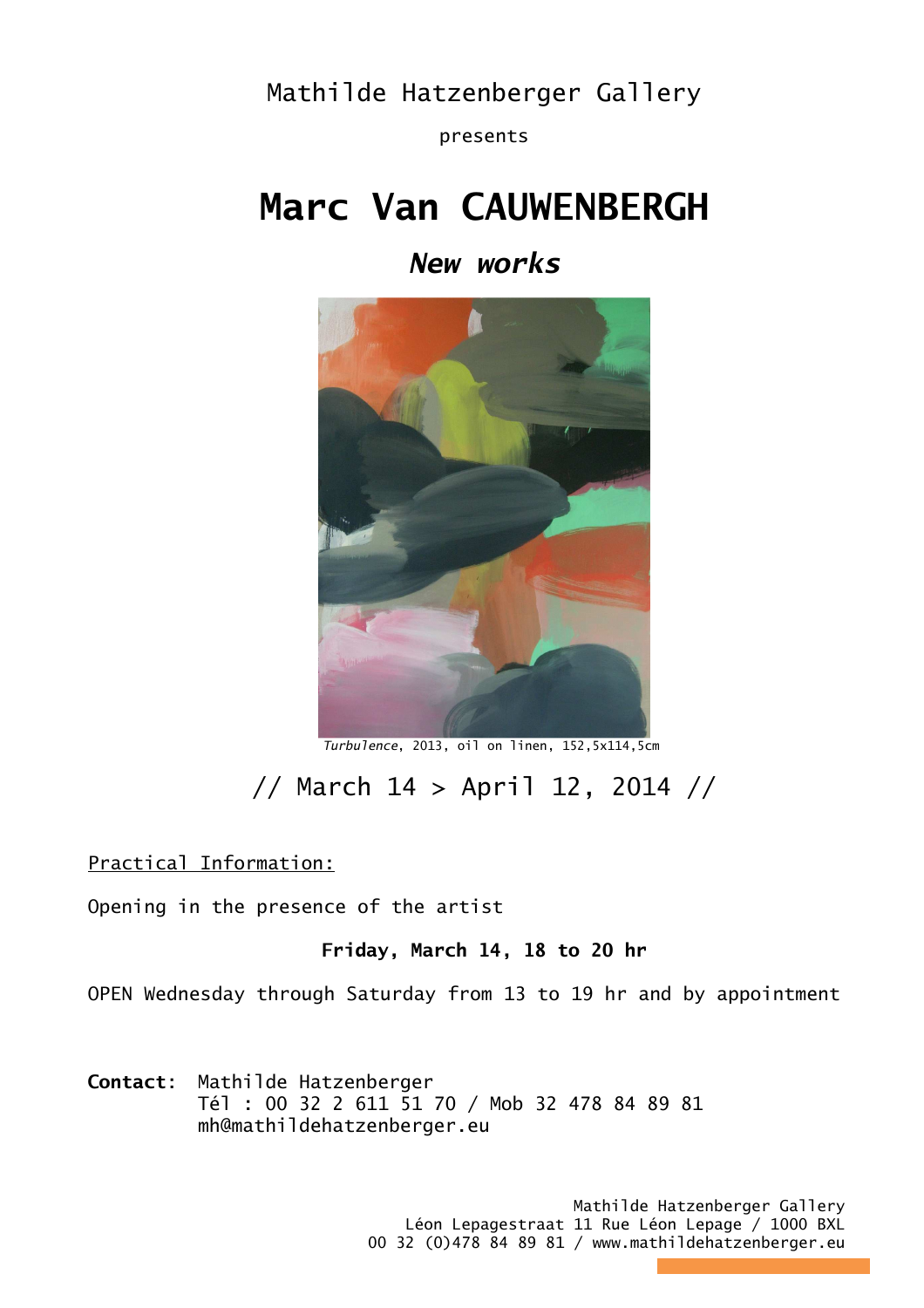MH Gallery is very pleased to announce the first solo exhibition of painter Marc Van Cauwenbergh.

The thematic group exhibition "Desseins" marked the beginning of the collaboration with the artist. "Champs colorés", a two person show with French glass artist Gérald Vatrin, brought together a selection of Van Cauwenbergh's oil paintings on linen and paper in chromatic harmony with the glass sculptures of Vatrin. Recently, on the occasion of the first chapter of OsEros in Paris, MH Gallery presented a unique selection of works on paper from a series of male nudes by Van Cauwenbergh, rarely shown in Europe.



This series of couples, torsos, glutes, express discreetly but clearly the relationship that the artist has with figuration and abstraction.

Canvasses of raw linen and sheets of paper, immutably vertically arranged, welcome colorful spectra that still evoke human dimensions. Colors and emotions that arise from combinations thereof become the main subject and object of the work, whether our eyes perceive or not any representation.

"New works" presents a selection of paintings, predominantly on linen. In this body of work the color palette exults, the horizontal gestures and colorful layers open out and become detached; large clouds bounce almost in levitation, breathing with serene happiness on the unpainted support. One dreams to unravel the painted forms on the canvas as these interwoven layers seem to lovingly conceal a secret placed in its heart.

Could this be the soul of the painting?

## Short Biography

Born in Ninove in Belgium, Marc Van Cauwenbergh studied at Sint Lucas in Gent and Pratt Institute in Brooklyn, NY. The artist settled permanently in New York in 1994 where he lives and works. He has exhibited internationally since 1984 and his work is represented in important private and public collections: Leslie Lohman Museum of Gay and Lesbian Art ( NY), Pratt Institute Brooklyn (NY), EBES (Gent), H.I.B.K. St. Lucas ( Gent), Neighborhood Coalition for Shelter (NY).

His work has recently been acquired by the Collection of the Belgian Ministry of Foreign Affairs.